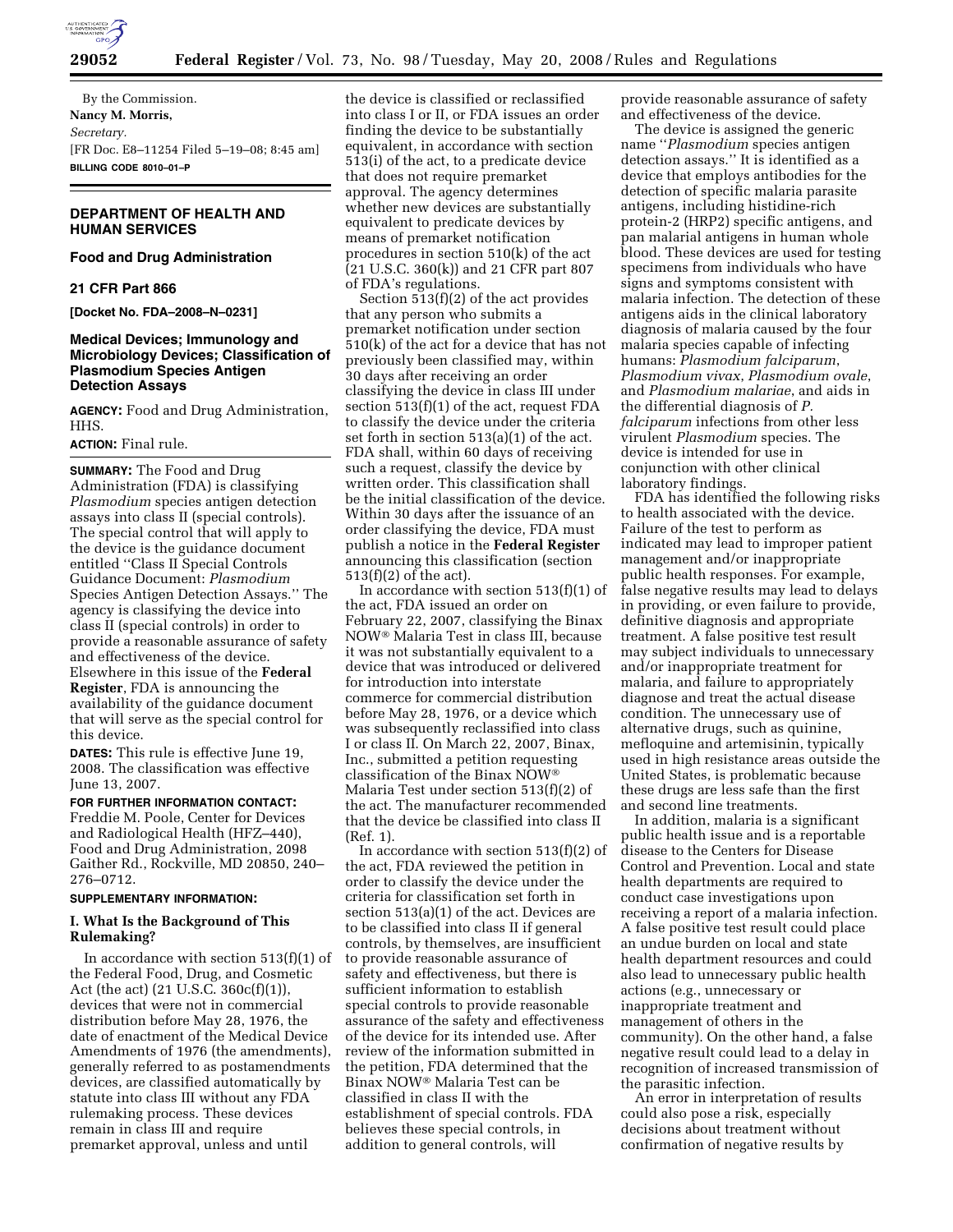microscopy, which is more sensitive than antigen detection assays for detecting malaria parasites in blood.

# TABLE 1.—RISKS TO HEALTH AND MITIGATION MEASURES

| <b>Identified Risks</b>                                                                                                                                                                                                | <b>Mitigation Measures</b>                                                                                         |
|------------------------------------------------------------------------------------------------------------------------------------------------------------------------------------------------------------------------|--------------------------------------------------------------------------------------------------------------------|
| Failure of the assay<br>to perform prop-<br>erly, i.e., false<br>negative or false<br>positive results<br>which can lead to<br>improper patient<br>management and/<br>or inappropriate<br>public health re-<br>sponses | Section 6, of the<br>guidance-Per-<br>formance Charac-<br>teristics<br>Section 7, of the<br>guidance-Label-<br>ing |
| Failure to properly<br>interpret test re-<br>sults                                                                                                                                                                     | Section 6, of the<br>quidance-Per-<br>formance Charac-<br>teristics<br>Section 7, of the<br>quidance—Label-<br>ına |

FDA believes the class II special controls guidance document generally addresses the risks to health identified in the previous paragraphs. FDA believes the class II special controls guidance document will aid in mitigating potential risks by providing recommendations on labeling and validation of performance characteristics. The guidance document also provides information on how to meet 510(k) premarket notification submission requirements for the device. FDA believes that the special controls, in addition to general controls, address the risks to health identified previously and provide reasonable assurances of the safety and effectiveness of the device type. Therefore, on June 13, 2007, FDA issued an order to the petitioner classifying the device into class II (Ref. 2). FDA is codifying this classification by adding 21 CFR 866.3402.

Following the effective date of this final classification rule, any firm submitting a premarket notification submission for a *Plasmodium* species antigen detection assay will need to address the issues covered in the special controls guidance. However, the firm need only show that its device meets the recommendations of the guidance, or in some other way provides equivalent assurance of safety and effectiveness.

Section 510(m) of the act provides that FDA may exempt a class II device from the premarket notification requirements under section 510(k) of the act if FDA determines that premarket notification is not necessary to provide reasonable assurance of the safety and

effectiveness of the device. For this type of device, however, FDA has determined that premarket notification is necessary to provide a reasonable assurance of the safety and effectiveness of the device and, therefore, this type of device is not exempt from premarket notification requirements. Persons who intend to market this type of device must submit to FDA a premarket notification, prior to marketing the device, which contains information about the *Plasmodium* species antigen detection assays they intend to market.

### **II. What Is the Environmental Impact of This Rule?**

The agency has determined under 21 CFR 25.34(b) that this action is of a type that does not individually or cumulatively have a significant effect on the human environment. Therefore, neither an environmental assessment nor an environmental impact statement is required.

## **III. What Is the Economic Impact of This Rule?**

FDA has examined the impacts of the final rule under Executive Order 12866 and the Regulatory Flexibility Act (5 U.S.C. 601–612), and the Unfunded Mandates Reform Act of 1995 (Public Law 104–4). Executive Order 12866 directs agencies to assess all costs and benefits of available regulatory alternatives and, when regulation is necessary, to select regulatory approaches that maximize net benefits (including potential economic, environmental, public health and safety, and other advantages; distributive impacts; and equity). The agency believes that this final rule is not a significant regulatory action as defined by the Executive order.

The Regulatory Flexibility Act requires agencies to analyze regulatory options that would minimize any significant impact of a rule on small entities. Because classification of this device into class II will relieve manufacturers of the cost of complying with the premarket approval requirements of section 515 of the act (21 U.S.C. 360e), and may permit small potential competitors to enter the marketplace by lowering their costs, the agency certifies that the final rule will not have a significant economic impact on a substantial number of small entities.

Section 202(a) of the Unfunded Mandates Reform Act of 1995 requires that agencies prepare a written statement, which includes an assessment of anticipated costs and benefits, before proposing ''any rule that includes any Federal mandate that may

result in the expenditure by State, local, and tribal governments, in the aggregate, or by the private sector, of \$100,000,000 or more (adjusted annually for inflation) in any one year.'' The current threshold after adjustment for inflation is \$127 million, using the most current (2006) Implicit Price Deflator for the Gross Domestic Product. FDA does not expect this final rule to result in any 1-year expenditure that would meet or exceed this amount.

## **IV. Does This Final Rule Have Federalism Implications?**

FDA has analyzed this final rule in accordance with the principles set forth in Executive Order 13132. FDA has determined that the rule does not contain policies that have substantial direct effects on the States, on the relationship between the National Government and the States, or on the distribution of power and responsibilities among the various levels of government. Accordingly, the agency has concluded that the rule does not contain policies that have federalism implications as defined in the Executive order and, consequently, a federalism summary impact statement is not required.

### **V. How Does This Rule Comply With the Paperwork Reduction Act of 1995?**

This final rule contains no new information collection provisions. Therefore, clearance by the Office of Management and Budget (OMB) under the Paperwork Reduction Act of 1995 is not required.

## **VI. What References Are on Display?**

The following references have been placed on display in the Division of Dockets Management (HFA–305), Food and Drug Administration, 5630 Fishers Lane, rm. 1061, Rockville, MD 20852, and may be seen by interested persons between 9 a.m. and 4 p.m., Monday through Friday.

1. Petition from Binax, Inc., dated March 22, 2007.

2. Order classifying Binax NOW® Malaria Test, dated June 13, 2007.

#### **List of Subjects in 21 CFR Part 866**

Biologics, Laboratories, Medical devices.

■ Therefore, under the Federal Food, Drug, and Cosmetic Act and under authority delegated to the Commissioner of Food and Drugs, 21 CFR part 866 is amended as follows:

## **PART 866—IMMUNOLOGY AND MICROBIOLOGY DEVICES**

■ 1. The authority citation for 21 CFR part 866 continues to read as follows: